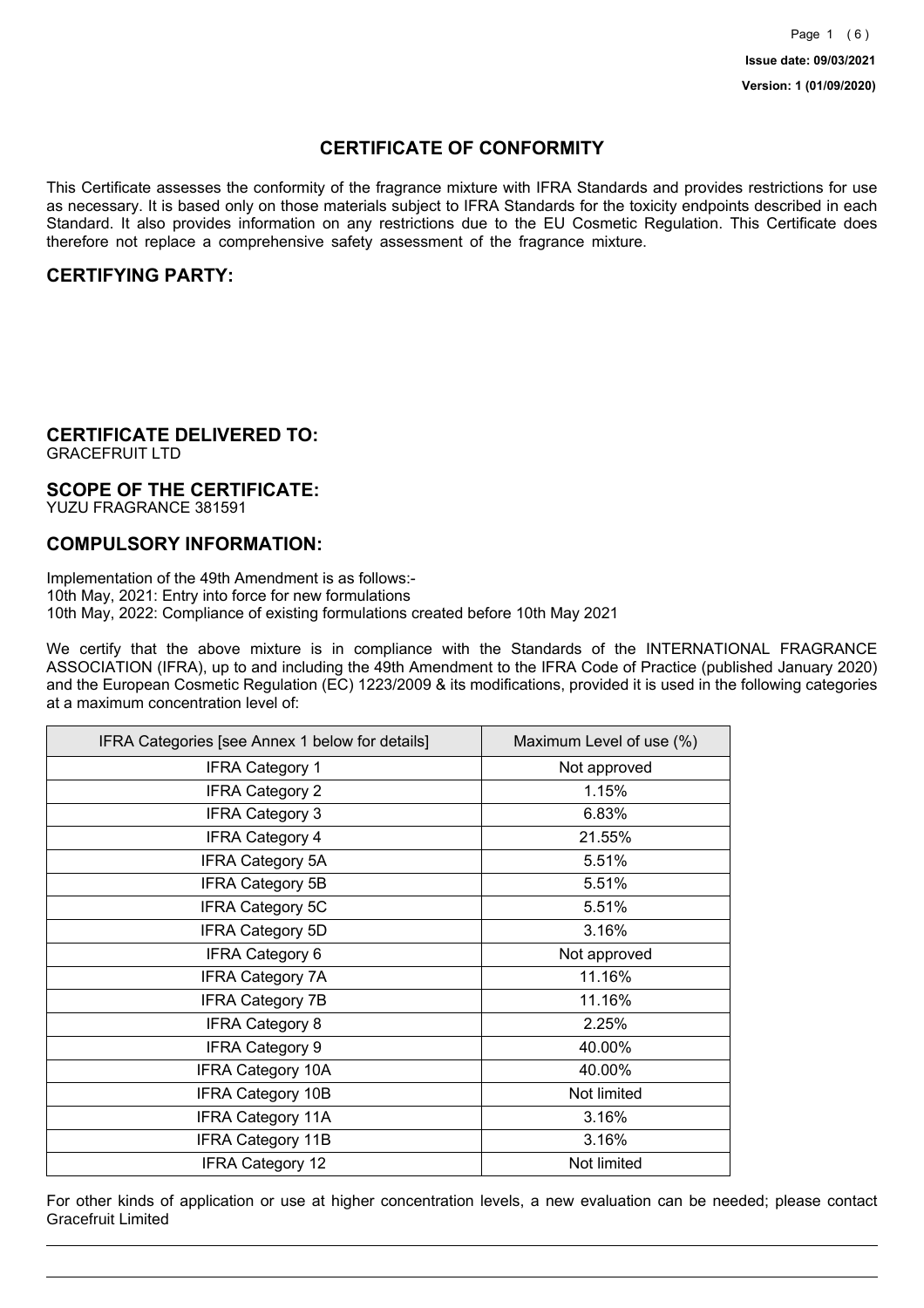## **EU COSMETIC INFORMATION:**

We certify that the above mixture is in compliance with the EU Cosmetic Regulation 1223/2009 and its amendments, provided it is used in the following applications at a maximum concentration level of:

| <b>Cosmetic Application</b>      | Maximum Level of use (%) |
|----------------------------------|--------------------------|
| Fine Fragrance                   | 10.02%                   |
| Eau de Toilette                  | 10.02%                   |
| Fragrancing cream                | 10.02%                   |
| Rinse off cosmetic products      | 10.02%                   |
| Other leave-on cosmetic products | 10.02%                   |
| Oral products                    | Not approved             |

Regulatory Affairs Department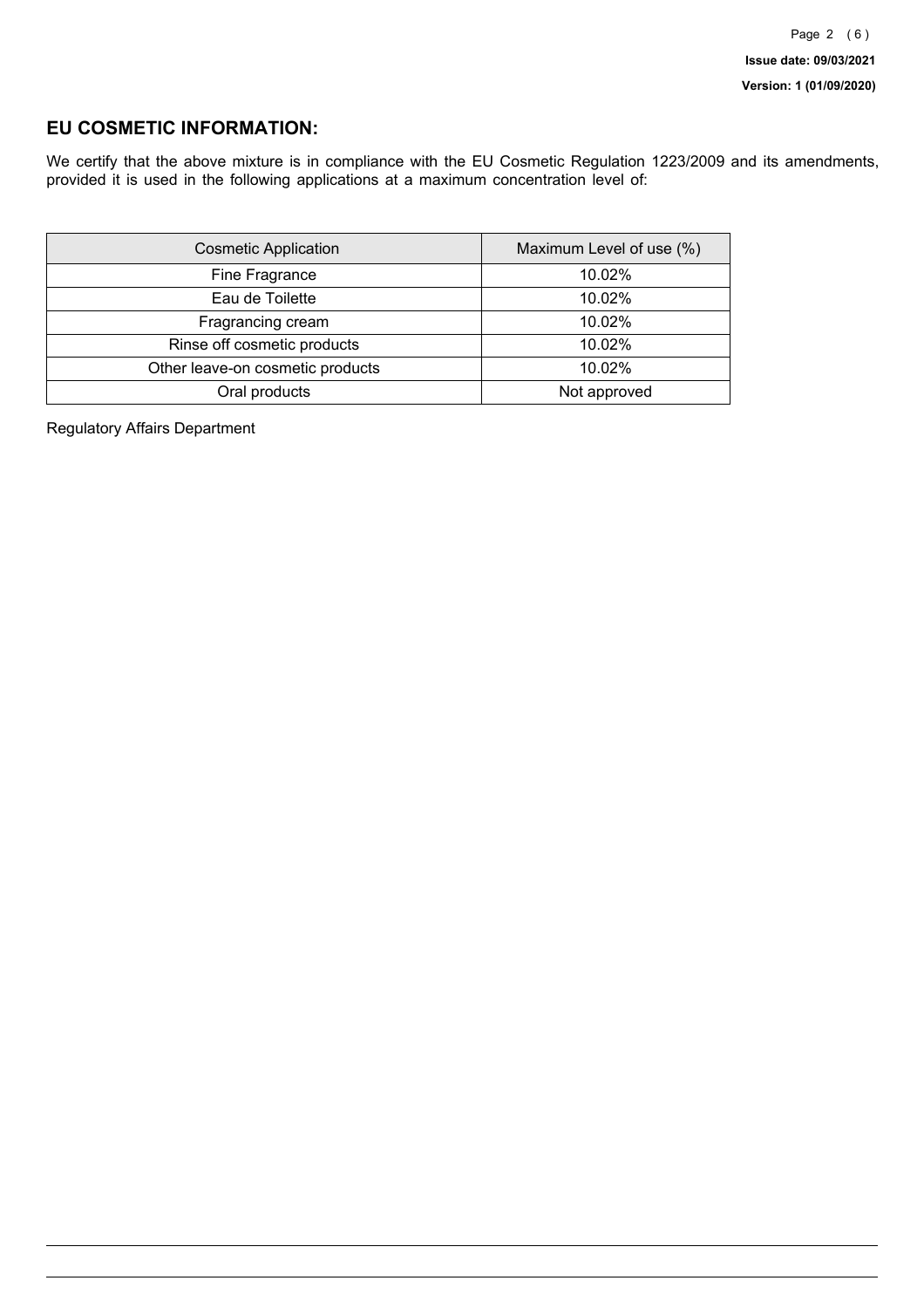#### **ANNEX 1**

Below is an extract of information provided by IFRA in relation to types of application present in each IFRA Category. Additional information about IFRA Categories can be found in the Guidance to IFRA Standards, issued by IFRA.

| <b>IFRA Category</b>     | Product Type                                                                                                                                                                                                                                                                                                                                                                                                                                                                                                                                                                                                                                                                                                                                                                                                                                                                                                                                 |
|--------------------------|----------------------------------------------------------------------------------------------------------------------------------------------------------------------------------------------------------------------------------------------------------------------------------------------------------------------------------------------------------------------------------------------------------------------------------------------------------------------------------------------------------------------------------------------------------------------------------------------------------------------------------------------------------------------------------------------------------------------------------------------------------------------------------------------------------------------------------------------------------------------------------------------------------------------------------------------|
| <b>IFRA Category 1</b>   | Products applied to the lips: Lip products e.g. lipstick, lip balm; Childrens toys                                                                                                                                                                                                                                                                                                                                                                                                                                                                                                                                                                                                                                                                                                                                                                                                                                                           |
| <b>IFRA Category 2</b>   | Products applied to the axillae: Deodorant and antiperspirant products of all types; Body sprays/mists                                                                                                                                                                                                                                                                                                                                                                                                                                                                                                                                                                                                                                                                                                                                                                                                                                       |
| <b>IFRA Category 3</b>   | Products applied to the face/body using fingertips: Eye products e.g. eye make-up, eye moisturizer; Facial<br>make-up; Make-up remover; Nose pore strips; Wipes for face, neck, hands, body; Facial masks; Body<br>and face paint                                                                                                                                                                                                                                                                                                                                                                                                                                                                                                                                                                                                                                                                                                            |
| <b>IFRA Category 4</b>   | Products related to fine fragrance: Hydroalcoholic and non-hydroalcoholic fine fragrance of all types e.g.<br>Eau de Toilette, Parfum, Cologne, solid perfume, fragrancing cream, aftershaves of all types; Ingredients<br>of perfume and fragrance mixtures for cosmetic kits; Scent pads; Scent strips                                                                                                                                                                                                                                                                                                                                                                                                                                                                                                                                                                                                                                     |
| IFRA Category 5A         | Body lotion products applied to the body using the hands (palms), primarily leave on: Foot care products<br>e.g. creams, powders; Insect repellent for application to the skin; All powders and talc (excluding baby<br>powders and talc)                                                                                                                                                                                                                                                                                                                                                                                                                                                                                                                                                                                                                                                                                                    |
| <b>IFRA Category 5B</b>  | Face moisturizer products applied to the face using the hands (palms), primarily leave on: Facial toner;<br>Facial moisturizers and creams                                                                                                                                                                                                                                                                                                                                                                                                                                                                                                                                                                                                                                                                                                                                                                                                   |
| <b>IFRA Category 5C</b>  | Hand cream products applied to the hands using the hands (palms), primarily leave on: Hand cream; Nail<br>care products including cuticle creams; Hand sanitizers                                                                                                                                                                                                                                                                                                                                                                                                                                                                                                                                                                                                                                                                                                                                                                            |
| <b>IFRA Category 5D</b>  | Baby creams, baby oils and baby talc: Baby cream/lotion, baby oil, baby powders and talc                                                                                                                                                                                                                                                                                                                                                                                                                                                                                                                                                                                                                                                                                                                                                                                                                                                     |
| IFRA Category 6          | Products with oral and lip exposure: Toothpaste; Mouthwash, including breath sprays; Toothpowder,<br>strips, mouthwash tablets                                                                                                                                                                                                                                                                                                                                                                                                                                                                                                                                                                                                                                                                                                                                                                                                               |
| <b>IFRA Category 7A</b>  | Rinse-off products applied to the hair with some hand contact: Hair permanent or other hair chemical<br>treatments (rinse-off) e.g. relaxers, including rinse-off hair dyes                                                                                                                                                                                                                                                                                                                                                                                                                                                                                                                                                                                                                                                                                                                                                                  |
| <b>IFRA Category 7B</b>  | Leave-on products applied to the hair with some hand contact: Hair sprays of all types e.g. pumps,<br>aerosol sprays; Hair styling aids non sprays e.g. mousse, leave- on conditioners; Hair permanent or other<br>hair chemical treatments (leave-on) e.g. relaxers, including leave-on hair dyes; Shampoo - Dry (waterless<br>shampoo); Hair deodorizer                                                                                                                                                                                                                                                                                                                                                                                                                                                                                                                                                                                    |
| <b>IFRA Category 8</b>   | Products with significant anogenital exposure: Intimate wipes; Tampons; Baby wipes; Toilet paper (wet)                                                                                                                                                                                                                                                                                                                                                                                                                                                                                                                                                                                                                                                                                                                                                                                                                                       |
| IFRA Category 9          | Products with body and hand exposure, primarily rinse off: Bar soap; Liquid soap; Shampoo of all type;<br>Conditioner (rinse-off); Body washes and shower gels of all types; Baby wash, bath, shampoo; Bath gels,<br>foams, mousses, salts, oils and other products added to bathwater; Cleanser for face (rinse-off); Shaving<br>creams of all types e.g. stick, gels, foams; All depilatories (including facial) and waxes for mechanical hair<br>removal; Foot care products (feet are placed in a bath for soaking); Shampoos for pets                                                                                                                                                                                                                                                                                                                                                                                                   |
| <b>IFRA Category 10A</b> | Household care excluding aerosol / spray products: Hand wash laundry detergent; Laundry pre-treatment<br>of all types e.g. paste, sprays, sticks; Machine laundry detergents with skin contact e.g. liquids, powders;<br>Fabric softeners of all types including fabric softener sheets; Ironing water; Hand dishwashing detergent;<br>Hard surface cleaners of all types e.g. bathroom, kitchen cleansers, furniture polish; Toilet seat wipes;<br>Household cleaning products, other types including fabric cleaners, carpet cleaners, furniture polishes<br>sprays and wipes, stain removers, treatment products for textiles e.g. starch sprays; Floor wax; Dry<br>cleaning kits; Fragranced oil for lamp ring, reed diffusers, pot-pourri, liquid refills for air fresheners (non-<br>cartridge systems), etc.                                                                                                                          |
| <b>IFRA Category 10B</b> | Household aerosol/spray products: Animal sprays applied to animals; Air freshener sprays, manual,<br>including aerosol and pump; Aerosol/spray insecticides                                                                                                                                                                                                                                                                                                                                                                                                                                                                                                                                                                                                                                                                                                                                                                                  |
| <b>IFRA Category 11A</b> | Products with intended skin contact but minimal transfer of fragrance to skin from inert substrate without<br>UV exposure: Feminine hygiene conventional pads, liners, interlabial pads; Diapers (baby and adult);<br>Adult incontinence pant, pad; Toilet paper (dry)                                                                                                                                                                                                                                                                                                                                                                                                                                                                                                                                                                                                                                                                       |
| <b>IFRA Category 11B</b> | Products with intended skin contact but minimal transfer of fragrance to skin from inert substrate with<br>potential UV exposure: Tights with moisturizers; Scented socks, gloves; Facial tissues (dry tissues);<br>Napkins: Paper towels: Wheat bags: Facial masks (paper/protective) e.g. surgical masks not used as<br>medical device; Fertilizers, solid (pellet or powder)                                                                                                                                                                                                                                                                                                                                                                                                                                                                                                                                                              |
| <b>IFRA Category 12</b>  | Products not intended for direct skin contact, minimal or insignificant transfer to skin: Candles of all types;<br>Laundry detergents for machine wash with minimal skin contact (e.g. Liquid tabs, pods); Automated air<br>fresheners and fragrancing of all types e.g. concentrated aerosol with metered doses, plug-ins, electrical,<br>incense, liquid refills (cartridge); Air delivery systems; Cat litter; Cell phone cases; Deodorizers/maskers<br>not intended for skin contact e.g. fabric drying machine deodorizers, carpet powders; Fuels; Insecticides<br>e.g. mosquito coil, paper, electrical, for clothing, excluding aerosols/sprays; Joss sticks or incense sticks;<br>Dishwash detergent and deodorizers - for machine wash; Olfactive board games; Paints; Plastic articles<br>(excluding toys); Scratch and sniff; Scent pack; Scent delivery system (using dry air technology); Shoe<br>polishes; Rim blocks (Toilet) |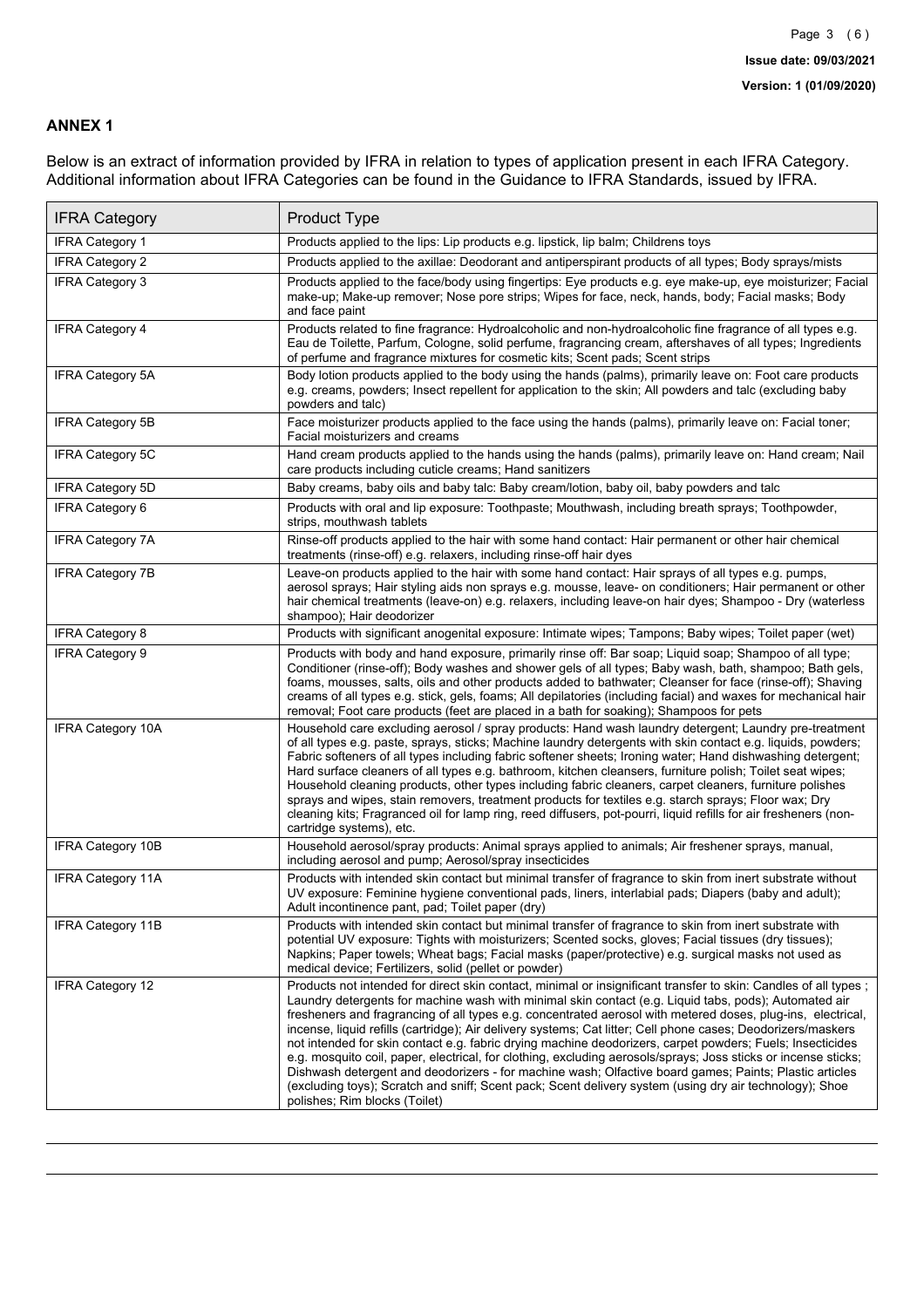## **IFRA CONFORMITY CERTIFICATE**

#### **Customer: GRACEFRUIT LTD**

### **Product: YUZU FRAGRANCE 381591**

We certify that the above item is in compliance with the Standards of the INTERNATIONAL FRAGRANCE ASSOCIATION (IFRA - 48th Amendment / published June 2015), provided it is used in the following classes at a maximum concentration level of:

| IFRA classes [see annex for detail] | Maximum level of use (%) |
|-------------------------------------|--------------------------|
| <b>IFRA Class 1 Limit</b>           | Not approved             |
| <b>IFRA Class 2 Limit</b>           | 2%                       |
| <b>IFRA Class 3.A Limit</b>         | 10.02%                   |
| <b>IFRA Class 3.B Limit</b>         | 10.02%                   |
| <b>IFRA Class 3.C Limit</b>         | 10.02%                   |
| IFRA Class 3.D Limit                | 10.02%                   |
| <b>IFRA Class 4.A Limit</b>         | 10.02%                   |
| <b>IFRA Class 4.B Limit</b>         | 10.02%                   |
| <b>IFRA Class 4.C Limit</b>         | 10.02%                   |
| <b>IFRA Class 4.D Limit</b>         | 10.02%                   |
| <b>IFRA Class 5 Limit</b>           | 10.02%                   |
| <b>IFRA Class 6 Limit</b>           | Not approved             |
| <b>IFRA Class 7.A Limit</b>         | 4.01%                    |
| <b>IFRA Class 7.B Limit</b>         | 4.01%                    |
| <b>IFRA Class 8.A Limit</b>         | 10.02%                   |
| <b>IFRA Class 8.B Limit</b>         | 10.02%                   |
| IFRA Class 9.A Limit                | 10.02%                   |
| IFRA Class 9.B Limit                | 10.02%                   |
| <b>IFRA Class 9.C Limit</b>         | 10.02%                   |
| <b>IFRA Class 10.A Limit</b>        | 10.02%                   |
| IFRA Class 10.B Limit               | 10.02%                   |
| <b>IFRA Class 11 Limit</b>          | 100%                     |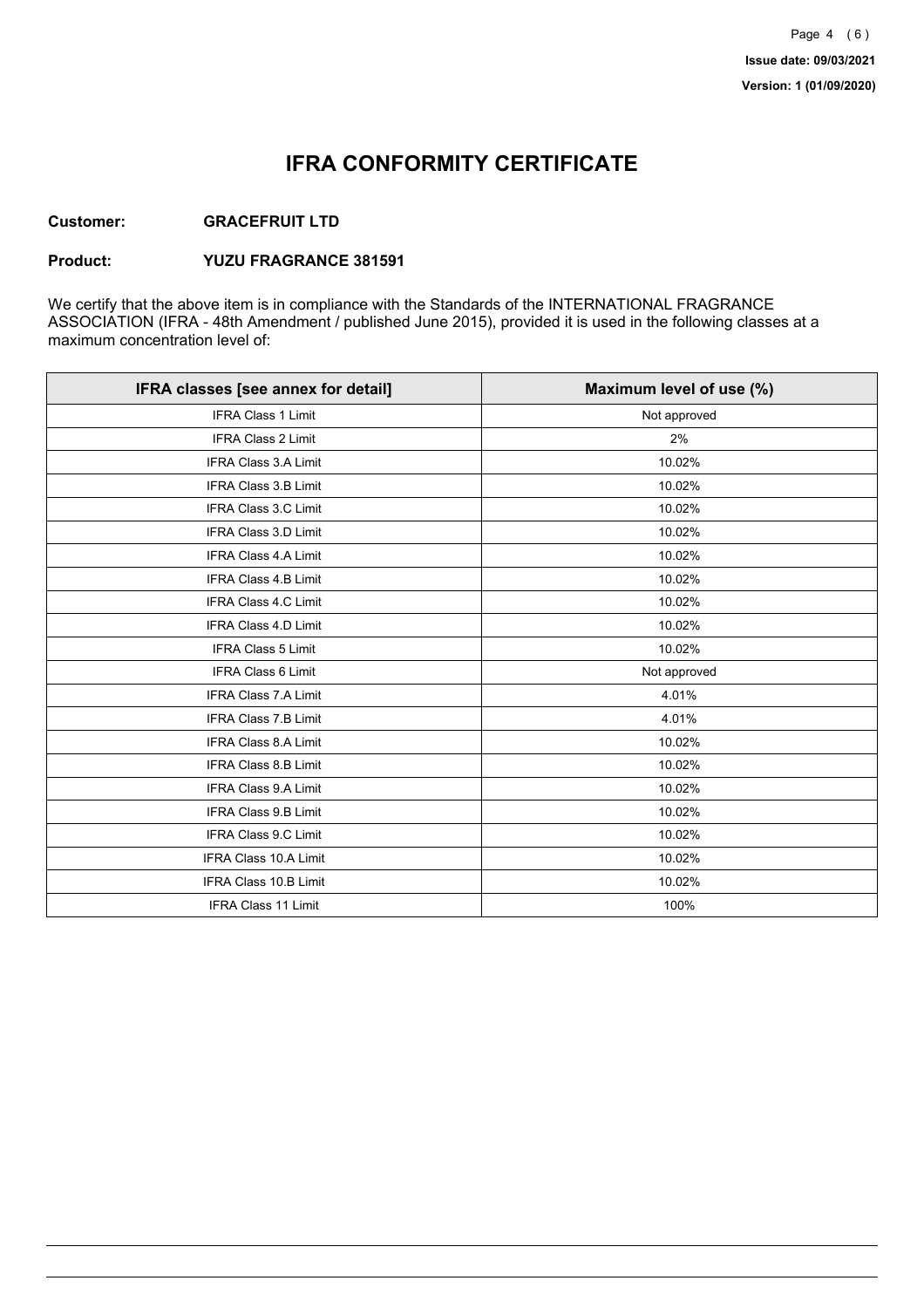# **IFRA CONFORMITY CERTIFICATE**

For other kinds of application or use at higher concentration levels, a new evaluation may be needed; please contact Gracefruit Limited.

The IFRA Standards regarding use restrictions are based on safety assessments by the Panel of Experts of the RESEARCH INSTITUTE FOR FRAGRANCE MATERIALS (RIFM) and are enforced by the IFRA Scientific Committee.

Evaluation of individual Fragrance ingredients is made according to the safety standards contained in the relevant section of the IFRA Code of Practice.

It is the ultimate responsibility of our customer to ensure the safety of the final product (containing this fragrance) by further testing if need be.

**Regulatory Affairs Department**